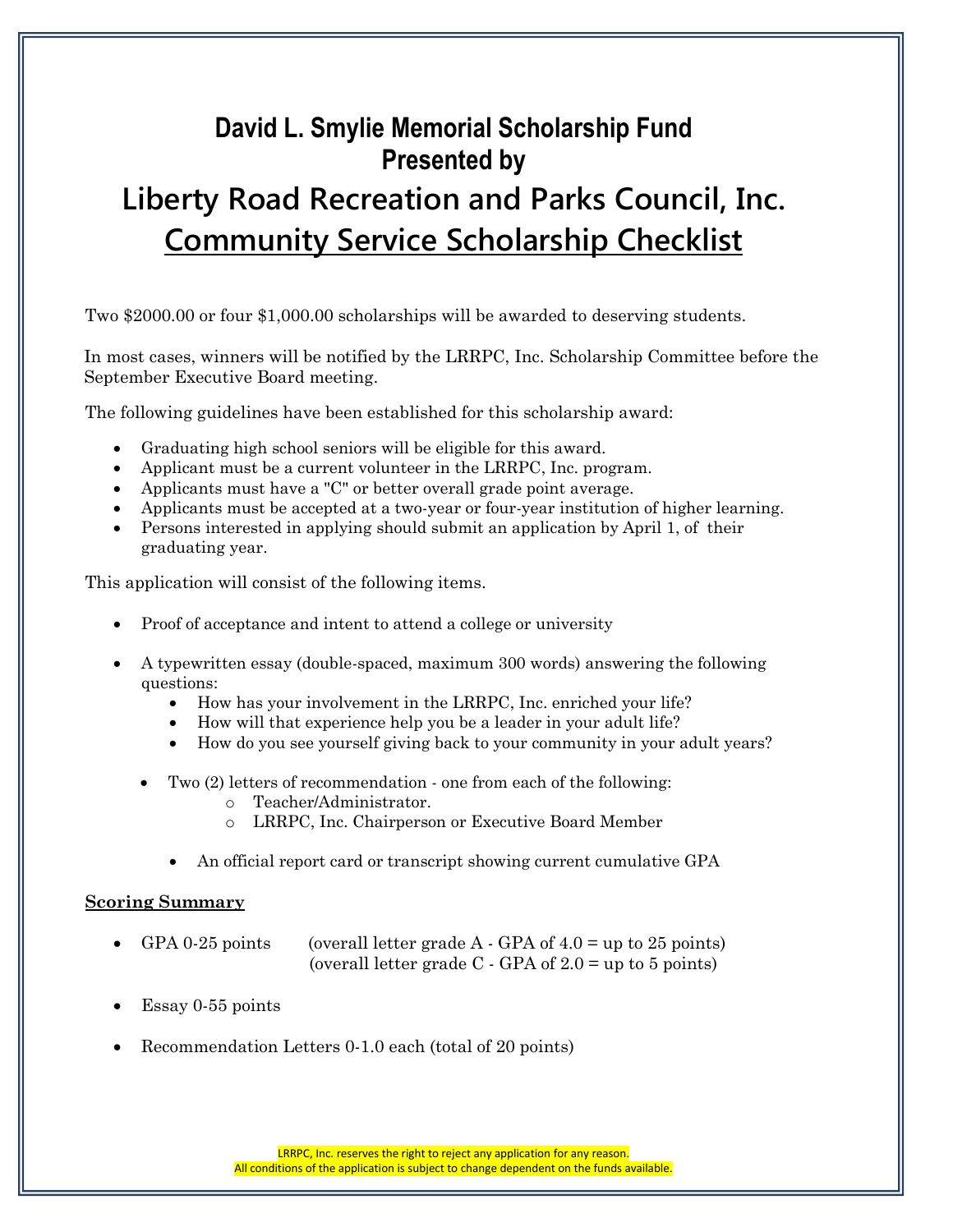

# **Community Service Scholarship**

## **The David L. Smylie Memorial Scholarship Fund Presented by LRRPC, Inc.**

Thank you for your interest in the LRRPC, Inc. David L. Smylie Memorial Scholarship Fund. This scholarship program was established by LRRPC, Inc. for the volunteer youth of LRRPC. To compete in the scholarship program, you must be a senior in high school and enter college in the Fall of this year or the Spring of next year. Applicants **must** also be **currently an active volunteer** in an LRRPC, Inc. program(s). All aspects of the selection of winners and the administration of their awards are handled by the LRRPC, Inc. Scholarship Committee.

Please follow the procedures below:

- Read the scholarship program information in its entirety.
- Confirm that you meet all participation requirements for the competition listed on the check list.
- Review your completed form for completeness and accuracy.
- Read the submission agreement and submit your entry for the competition to the Recreation Office at:

Liberty Road Recreation and Parks Council, Inc. 3800 Washington Avenue Baltimore, MD 21244 Attn: LRRPC, Inc. Scholarship Committee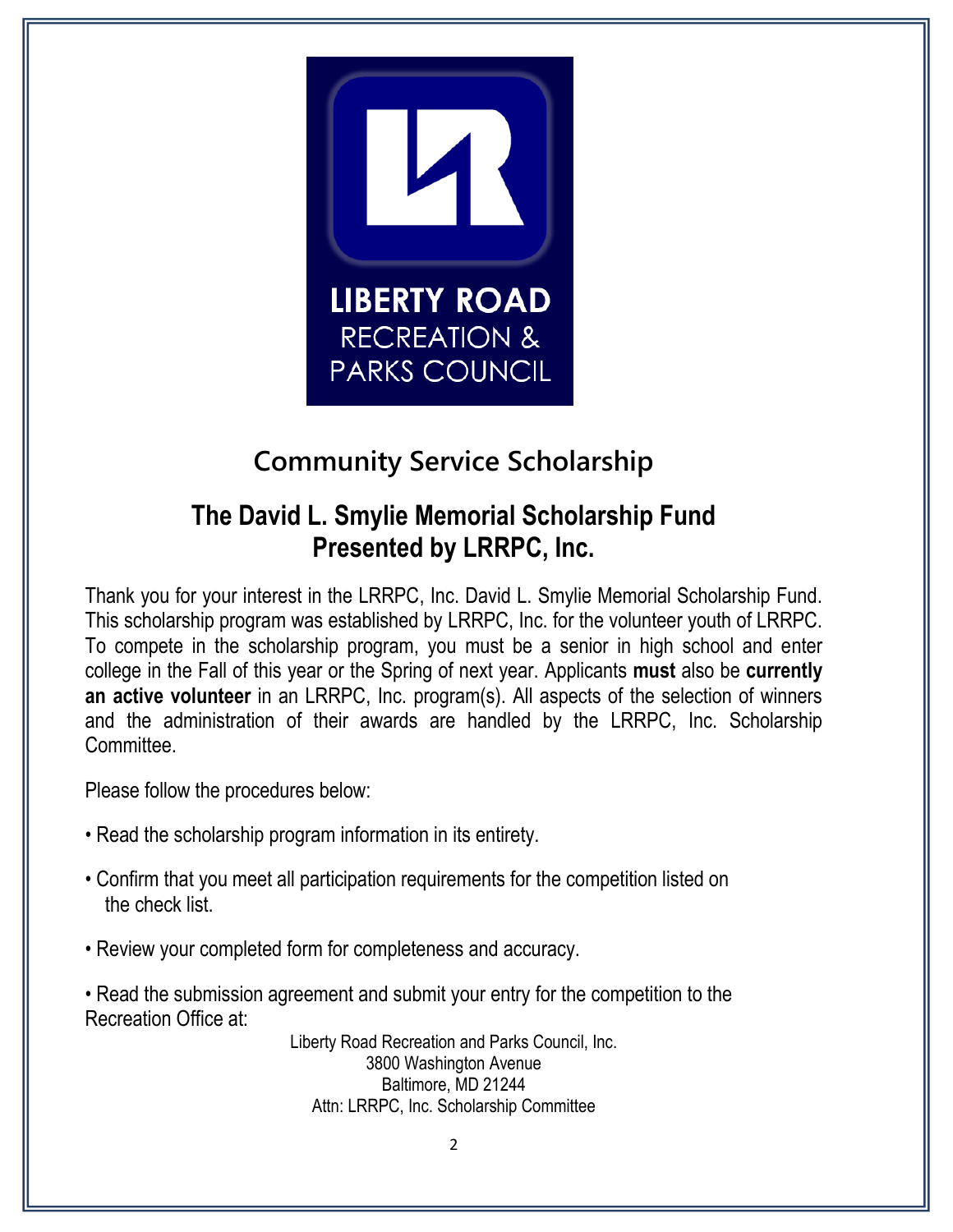## How are winners selected?

All LRRPC, Inc. scholarship winners will be chosen from a group of candidates who have been active volunteers in at least one LRRPC, Inc. program, submitted a completed entry form with two letters of recommendation, college acceptance letter, high school transcripts, and have written an essay that meets the criteria set forth by the Scholarship Committee. Scholarship winners will be chosen on a competitive basis and without regard to family. financial circumstances, gender, race, ethnic origin, or religious preference. In most cases winners will be notified by the Scholarship Committee before the September Executive Board Meeting. All winners are notified directly, prior to any public announcement that may be made about recipients.

## What is the amount of the award?

There will be two \$2,000.00 awards or four \$1,000.00 awards given (based on the number of accepted applicants). The winner's award will not be affected by other scholarship aid or by an approved change in college. This stipend is **NOT** an annual stipend. It is a one-time amount given before the winner(s} during the first semester his/her freshman year.

#### Are there requirements that scholarship winners must meet?

A winner must enter college in the fall or spring term following selection and must enroll as a full-time undergraduate in a college or university in the United States that holds accredited status with a regional accrediting commission on higher education. (Scholarship awards are not payable for attendance at service academies, virtual universities, and certain institutions that are limited in their purposes or training.)

### Who handles scholarship procedures?

All phases of the competition including the selection of winners and payment of scholarship stipends are handled by the LRRPC, Inc. Scholarship Committee.

#### *Applications should be mailed to:*

Liberty Road Recreation and Parks Council, Inc. 3800 Washington Avenue Baltimore, MD 21244 Attn: LRRPC, Inc. Scholarship Committee